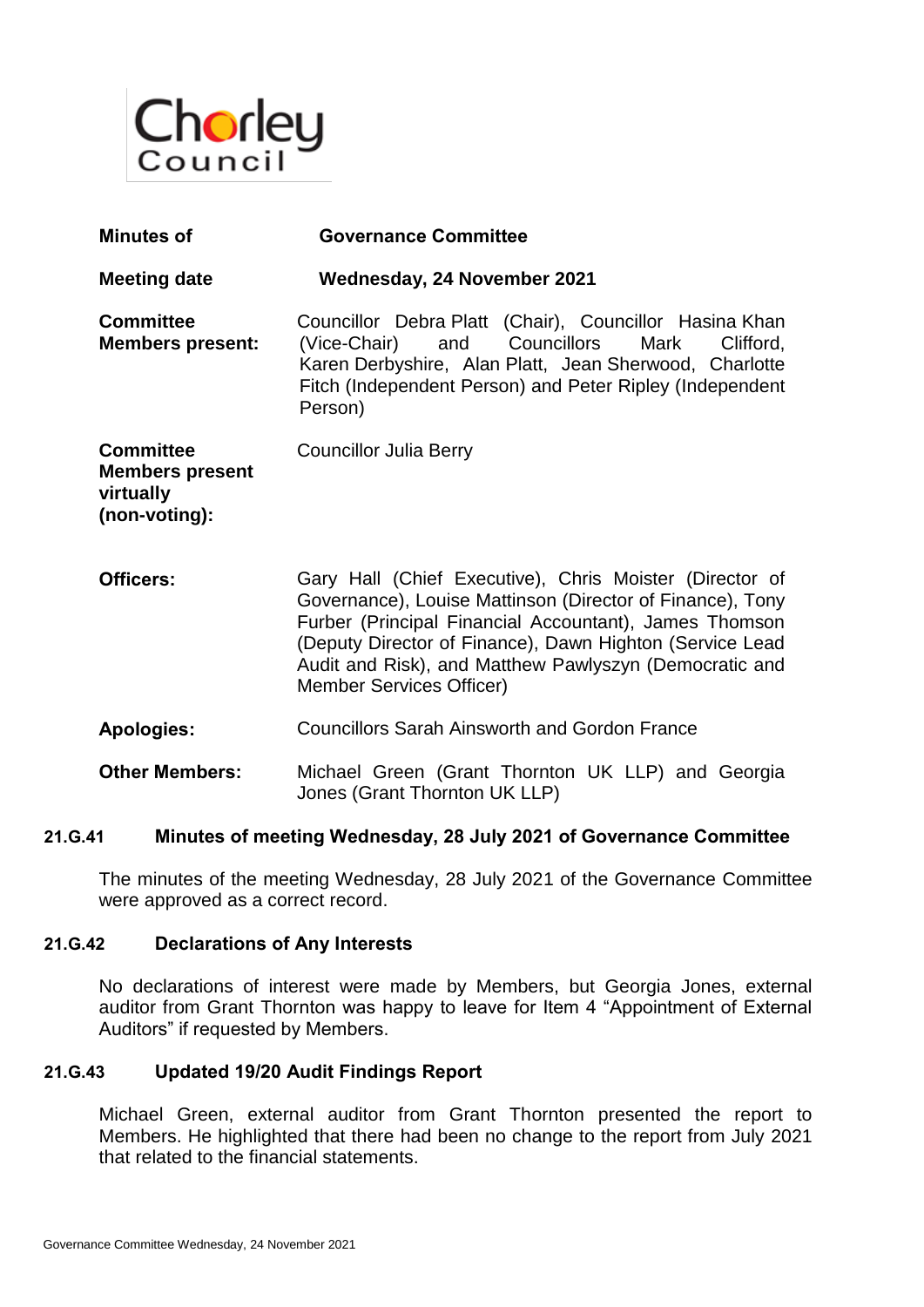The value for money work had been completed, the work completed was under the previous audit practice, which provided a binary judgement of qualified or unqualified which considered three core criteria, informed decision making, sustainable resource deployment and working with partners and other third parties.

As part of the risk assessment, two significant risks were identified, the first was financial sustainability and the second was the purchase of Logistics House.

There was satisfaction with the arrangements in place that related to financial sustainability. It was recognised that the purchase of Logistics House was carried out on a timetable. It was emphasised that it was not said that the purchase was wrong or that there were any concerns with the investment that the Council made.

Reported findings centred on the arrangement to support the decision-making process with suggested improvements to ensure all Members received relevant information, in addition to management summaries provided to ensure informed decision making.

The recommendations had several key areas.

- 1) The decision to purchase Logistics House was supported by a robust and full business case which followed good practice models. However, the business case was not underpinned by robust risk management. The business case should have been supported by robust due diligence, that used both historical and predicted information. The due diligence engaged by the Council could have been enhanced.
- 2) The Council demonstrated good practice with informal meetings and engaged with Members as part of the decision making process, however, it could have been enhanced further with record keeping, minutes, and details of questions and challenges published for all Members in advance of the decision making process.
- 3) It was recommended that Members had access to all information to support a decision. This should include all relevant sensitive data. The Council's property advisor Gerald Eve provided a purchase report that when taken to Council was redacted at the request of Gerald Eve without any formal agreement of nondisclosure. As the decision was made in closed session of Council, Members should have had the information to promote transparency.
- 4) Papers to the Council recommended a Wholly Owned Subsidiary that would hold the property on behalf of the Council. Members should have been made aware of other options. Seeking third party legal advice was advised.

It was on that basis that it was proposed to issue a 'qualified except for opinion' on the value for money conclusion.

In response to Members, Michael clarified that the recommendations made on agenda pages 36 and 37, put into practice would prevent the same concerns being repeated.

Chris Moister, Director of Governance added that the Council was a learning organisation that strived to learn and improve, but did not completely agree with the opinion, but understood there were areas and aspects that could be improved upon.

Michael welcomed any additional questions or queries from Members and were organising a training session for Members of the Governance Committee.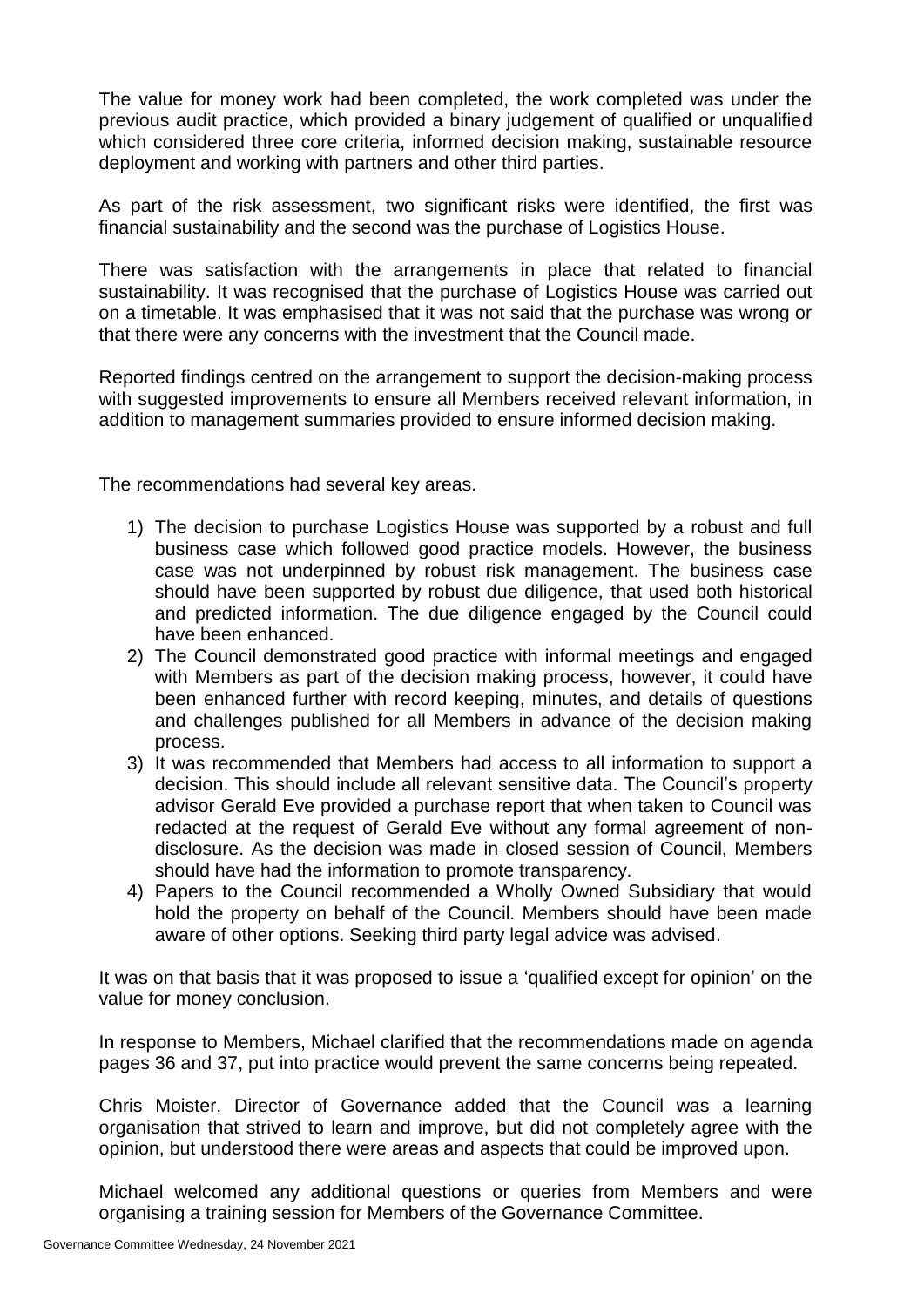# **Decision – The report was noted.**

### **21.G.44 Appointment of External Auditors**

Dawn Highton, Service Lead Audit and Risk explained the purpose of the report and that the Council had three options available for appointing its external auditor from 2023 onwards. It was recommended that the Council took option 3, opting into the PSAA Sector Led National Scheme. It would allow the Council to work within regulations and gain experience while contracts and fee setting would be managed.

Taking the approach alone would be resource intensive with the same outcome.

### **Decision – Members voted to approve officer recommendations unanimously.**

### **21.G.45 Internal Audit Interim Report as at 29 October 2021**

Dawn Highton explained that the report covered work that was carried out from April to October 2021.

The majority of the work gained an assurance rating of substantial or adequate. Only the review of 'Primrose Gardens' was given limited assurance. A full report was provided to all Governance Committee Members that outlined the identified issues, reasons, and actions in place to make the improvements with time scales. All but one action to be delivered by the end of February 2022.

In response to a request from Members, Dawn understood Primrose Gardens was well run from a resident perspective, identified issues related to repairs and maintenance. There were recommendations in place to review policies in a timely manner with an annual review. Nine points were outstanding, with one to be completed urgently in November 2021.

Appendix B contained performance indicators which highlighted a slight delay with the delivery of the Audit Plan. Recruitment timescales were underestimated. The implementation of management actions had underperformed, but a systematic approach had been implemented with monthly reports delivered to directors. As of October 2021, improvements were tangible.

# **Decision – The report was noted.**

# **21.G.46 Treasury Management Activity Mid-Year Review 2021/22**

Tony Furber, Principal Financial Accountant presented the Treasury Management Activity Mid-Year Review 2021/22.

The cash balance at the start of September 2021 was short of £10 million which was higher than usual for Chorley, levels were usually between £5 million and £6 million, but it reflected the continuation of unusual circumstances.

Average earnings for the half year was 0.06%, which was a credible result given the unusual circumstances.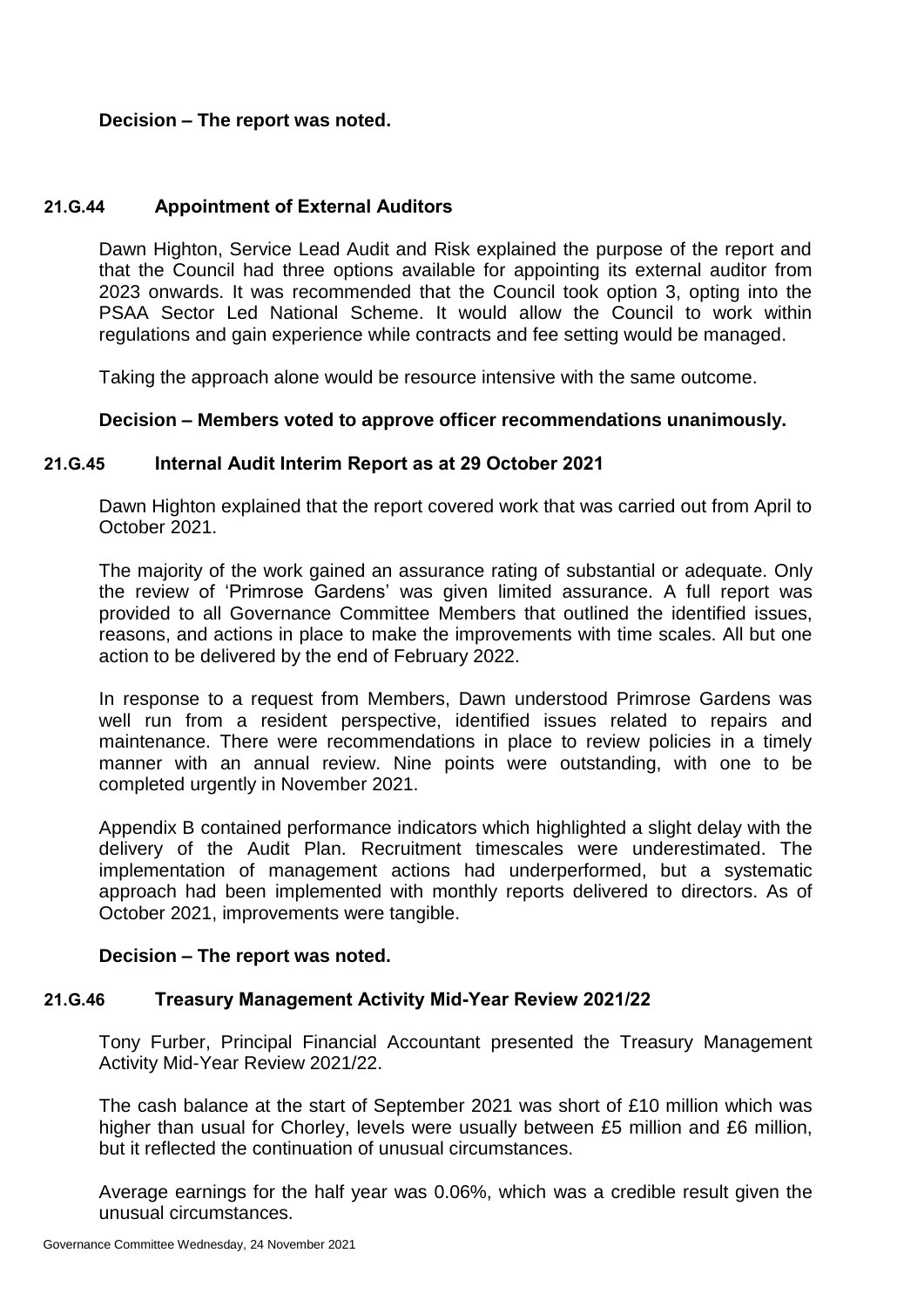Link Asset Services abandoned their usual recommended target earning rate and settled on a flat standard of 0.1%. The Council's portfolio was small and the 0.1% was based on the assumption of deposits averaging three months. The nature of the Council's cashflow did not correspond and in the context 0.06% was rather good.

Interest rates appeared to be heading towards a more recognisable normal with expectation that the bank rate will rise before Christmas, with a steady rise to 1.25% in the coming years.

No external borrowing occurred in the first half of the year, but likely in the second half.

# **Decision: The report was noted**

# **21.G.47 Governance Committee Guidance and Effectiveness Review**

Dawn Highton explained that in 2018, CIPFA issued guidance on good practice. A self-assessment was completed with the Chair of the Governance Committee included in Appendix A of the report.

The self-assessment demonstrated that the committee was largely operating in line and meeting best practice. There were 5 areas identified that could be improved.

The self-assessment recommended;

- The self-assessment was completed annually and presented to the Governance Committee.
- That the Committee should consider appointing an independent person with audit or financial experience.
- A short survey to be developed by the Service Lead Audit and Risk in conjunction with the Chair and issued to stakeholders to assess the value of the Committee to the Council.
- Training to be provided to address the needs of the committee when required.

Appendix B contained the Terms of Reference, and it detailed how the Committee was meeting the requirements in its operation.

Appendix C was the draft terms of reference to be adopted. The aspect of standards would be unchanged. The report recommended that the updated Terms of Reference was submitted to Council for approval.

It was confirmed that the self-assessments should have started in 2018 but would now be completed annually.

Dawn was happy to consider suggestions from Independent Person Peter Ripley which included the Committee's role in selecting and recommending Independent Persons, the annual standards complaints report and work of external bodies relating to standards.

Members raised that they would like to see additional information relating to the risks with the Terms of Reference, particularly related to the Council's management of lockdown and Covid-19, in addition to the risks in safeguarding.